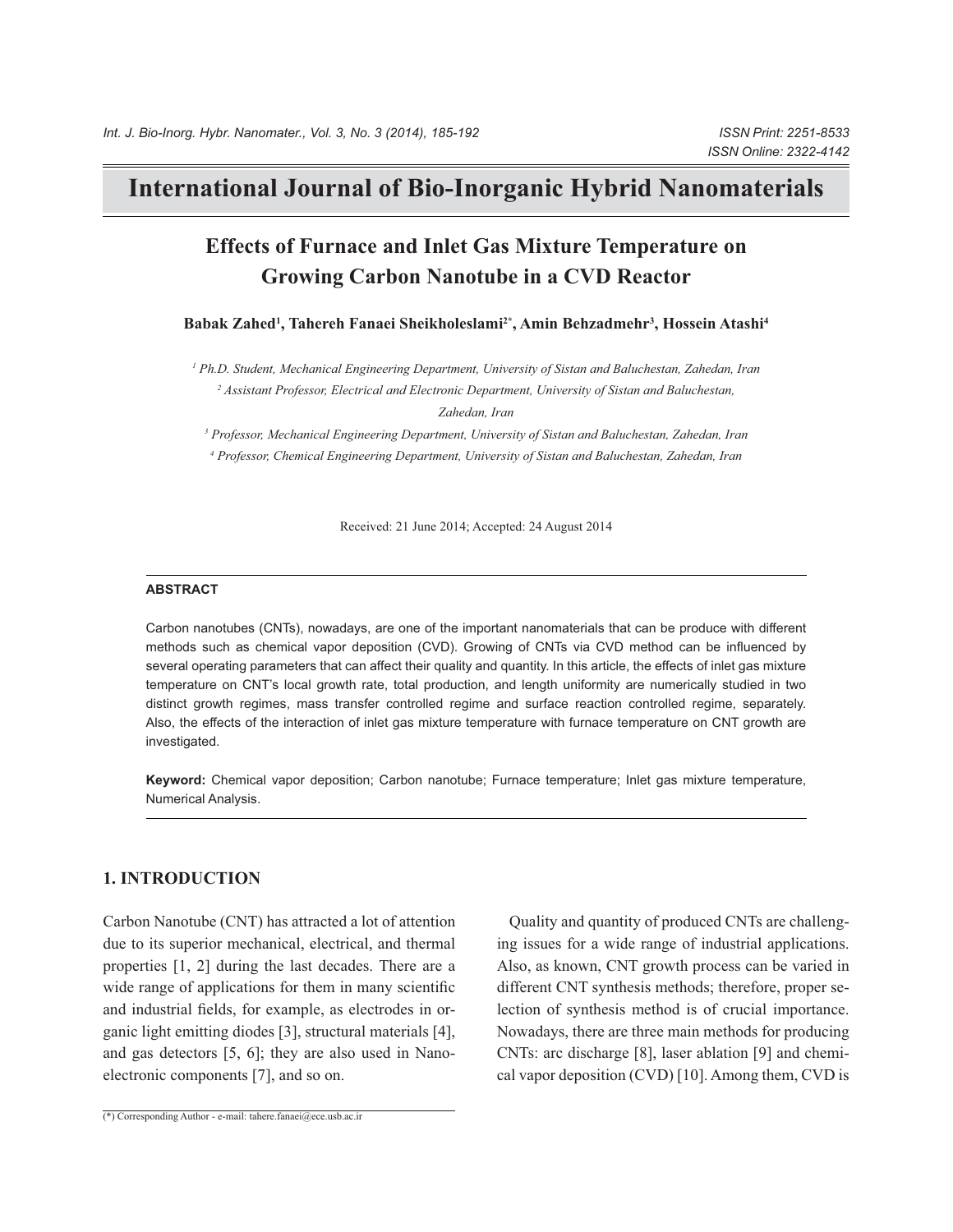one the most popular methods for growing CNTs that is able to produce high quality CNTs in high quantity. In this method, growing of CNTs depends on various parameters such as inlet gas mixture flow rate, operating pressure, furnace temperature, inlet gas mixture temperature, and so on; therefore, it is essential to select operating conditions properly. Nowadays, numerical methods are used widely to find the effects of operating conditions on the growing of CNTs [11- 14]. These methods, also, provide important information of hydrodynamics and transport phenomena throughout the reactor, where visualization of such information in experimental studies is so difficult. In this regard, Grujicic et al. [10, 15] established a model for growing CNT that involves detailed gas phase reactions of methane and the deposition of amorphous carbon. Their model calculated temperature, velocity, and concentration distribution with different operating conditions. Endo et al. [16], also, calculated the CNT production rates in a CVD reactor based on catalytic decomposition of xylene using a CFD model. The model predicted velocity and temperature distributions as well as concentration distributions in the reactor. In particular, total production rates with various inlet xylene concentrations were calculated and measured. As another example, a combined experimental-kinetic model was conducted by Gommes et al. [17] to investigate the effect of operating conditions on the CNT yield in a semicontinuous CVD reactor. They suggested a mathematical model for the reaction rate and used mass spectrometry results for the kinetic study. Besides, the detailed gas phase reactions of  $C_2H_2$  pyrolysis and the surface catalytic reactions as well as the influence of  $C_4H_4$  on the CNT growth were studied by Ma et al. [18].

They developed an improved model for the growth of carbon nanotubes in a horizontal tubular reactor and calculated the effects of the operating conditions on the growth of CNT comparing it with the experimental results. In another study, Kim et al. [19] investigated the effect of growing time, flow rate, and direction of the carrier gas on structures and the formation mechanisms of the vertically aligned CNT forests. Also, they employed a CFD model to demonstrate the flow dependent growth of CNT forests. They revealed that the variation of the local pressure is an important

parameter determining the directionality of the CNT growth. However, in spite of the mentioned studies, as far as the authors are concerned, one issue that is not studied in related research in this field is the effects of considering the contribution of furnace temperature to other operating conditions on CNT growth and the effects of their interactions with each other. As known, CNTs' local growth rate is one of the important parameters that can determine the quantity of produced CNTs. Also, the high length uniformity of CNTs across the deposited surface is one of the significant characteristic for the higher quality of produced CNTs. Therefore, in this article, the effect of inlet gas mixture temperature as well as the interaction of inlet gas mixture temperature with furnace temperature effects on growth rate and length uniformity of CNTs is numerically investigated and discussed.

# **2. PROBLEM DESCRIPTION AND NU-MERICAL APPROACH**

Horizontal tubular CVD reactor (Figure 1) that was applied for the growing of CNTs had interior diameter and length of 34 mm and 1500 mm, respectively, with 17 mm diameter for inlet and outlet of the reactor. The reactor had two sections including preheater zone (located between 200 to 500 mm from the inlet) and furnace zone (located between 600 to 1250 mm from the inlet). Inlet gas mixture (including xylene  $(C_8H_{10})$ as precursor gas with carrier gas including argon with 10% hydrogen) was entered into the reactor. After two volumetric and four surface reactions, CNTs were deposited on furnace surface, and then by products exited from the outlet.

For modelling the reactor, the researchers consid-



*Figure 1: Geometry of the CVD reactor.*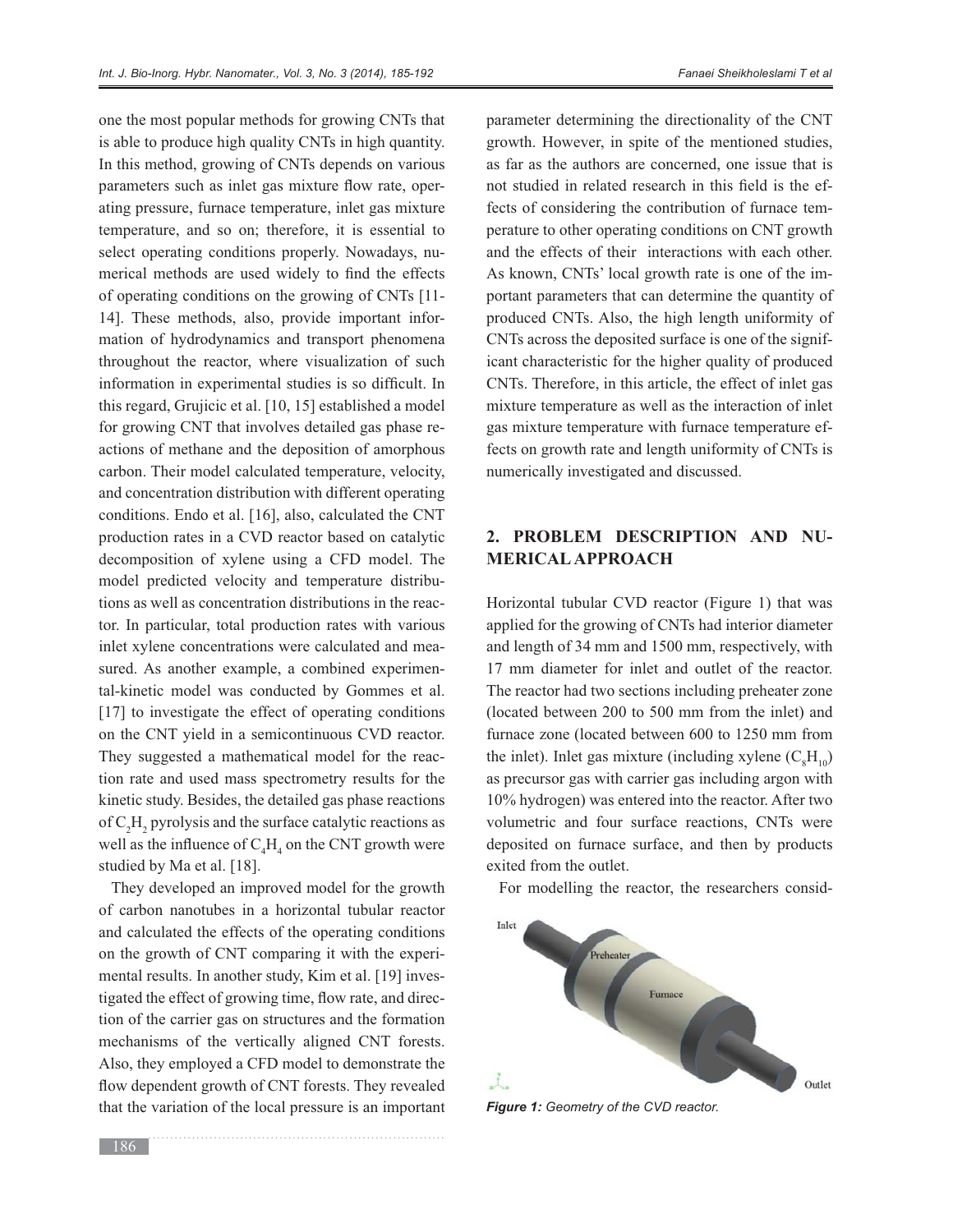ered some governing equations including conservation of mass, momentum, energy, and species transport as follows:

$$
\frac{\partial \rho}{\partial t} = -\nabla \cdot (\rho \vec{V}) \tag{1}
$$

Conservation of momentum:

$$
\frac{\partial \rho \vec{V}}{\partial t} = -\nabla \cdot (\rho \vec{V} \vec{V}) + \nabla \cdot \tau - \nabla \rho + \rho \vec{g}
$$
 (2)

Where viscous stress tensor is:

$$
\tau = \mu \left( (\nabla \vec{V} + (\nabla \vec{V})^+ \right) + \left( \kappa - \frac{2}{3} \mu \right) (\nabla \cdot \vec{V}) I
$$
 (3)

Conservation of energy:

$$
C_{\rho} \frac{\partial \rho T}{\partial t} = -C_{\rho} \nabla \cdot (\rho \vec{V} T) + \nabla \cdot (\lambda \nabla T) + \nabla \cdot (RT \sum_{i=1}^{N} \frac{D_i^{T}}{M_i} \nabla (\ln f_1))
$$
  
+
$$
\sum_{i=1}^{N} \frac{H_i}{m_i} \nabla \cdot \vec{J}_i - \sum_{i=1}^{N} \sum_{k=1}^{N} Hiv_{ik} (R_{k}^{s} - R_{-k}^{s})
$$
(4)

Conservation of Species:

$$
\frac{\partial(\rho\omega_{i})}{\partial t} = -\nabla.(\rho\vec{V}\omega_{i}) + \nabla.\vec{J}_{i} + m_{i}\sum_{k=1}^{K}v_{ik}\left(R_{k}^{g} - R_{-k}^{g}\right)
$$
(5)

Ordinary diffusion flux (J) obtained from Stefan-Maxwell equations and reaction rate constant determines from the modified Arrhenius equation:

$$
K_{k} = A_{k} T^{nk} e^{\frac{-E_{k}}{RT}}
$$
 (6)

Where A denotes the Arrhenius pre-exponential factor

 $((m^3.mol^{-1})^{a-1}.s^{-1}, a$  is the order of reaction), n is the exponent for temperature dependence of A, E represents the activation energy  $(J \mod 1)$ , R indicates the universal gas constant,  $8.314$  (J.mol<sup>-1</sup>.K<sup>-1</sup>) and T refers to the absolute temperature (K). Considered volumetric and surface reactions for the model are shown in Tables 1 and 2, respectively. The rate constants for volumetric reactions and surface reactions were obtained from the works of Benson et al. [20] and Endo et al. [16], respectively.

These sets of equations were solved by using finite volume method. Non-uniform structured and quadrilateral grids that are finer at the near walls regions (where the gradient of the parameters are important) were selected for discretization of the computational domain. QUICK method was used to discretize the convective terms, while the central difference scheme was adopted for the discretization of diffusion terms. SIMPLE algorithm was used for the pressure-velocity coupling. Several different grid distributions had been tested to ensure that the results were grid independent. Moreover, the accuracy of the results of the CFD model was validated with Endo et al.'s [16] numerical work; a good concordance was observed between the results of these two studies [13].

## **3. RESULTS AND DISCUSSION**

To study the effects of inlet gas mixture temperature on the growing of CNTs, local growth rate of CNTs must be calculated. In a CVD reactor, it obtains from

Table 2: Considered volumetric reactions.

| Reaction   Volumetric Reactions                                                         |            |  |
|-----------------------------------------------------------------------------------------|------------|--|
| $ C_{\rm s}H_{10}+H_{\rm s} \rightarrow C_{\rm z}H_{\rm s}+CH_{\rm z}$ 9.2 e 9   220000 |            |  |
| $ C_7H_s + H_2 \rightarrow C_6H_6 + CH_4$ 4 e 9                                         | 224000   0 |  |

Table 2: Considered surface reactions.

| Reaction | <b>Surface Reactions</b>                                |         | F |  |
|----------|---------------------------------------------------------|---------|---|--|
|          | $C_{\rm s}H_{\rm 10} \rightarrow 8C + 5H_{\rm 2}$       | 0.00034 |   |  |
|          | $C_7H_0 \rightarrow 7C + 4H_2$                          | 0.00034 |   |  |
|          | $C_{\epsilon}H_{\epsilon} \rightarrow 6C + 3H_{\gamma}$ | 0.00034 |   |  |
|          | $CHa \rightarrow C + 2H2$                               | 0.008   |   |  |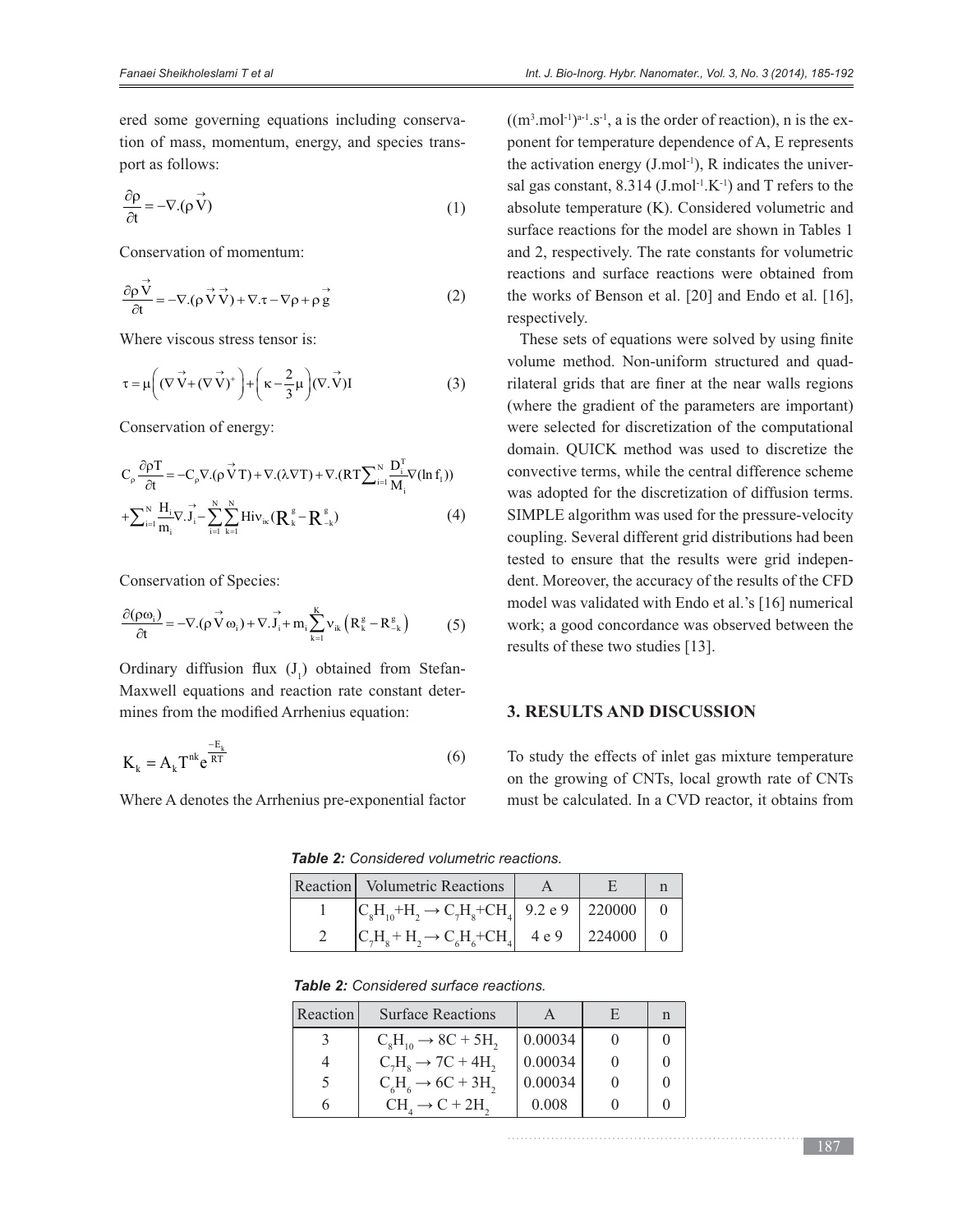[21]:

$$
GR = \frac{K_s h_G}{K_s + h_G} \frac{C_T}{N} Y
$$
\n<sup>(7)</sup>

Where:

$$
Y \equiv \frac{C_{\rm G}}{C_{\rm T}} = \frac{P_{\rm G}}{P_{\rm Total}} \tag{8}
$$

$$
P_{\text{Total}} = \sum p_{\text{Gi}} \tag{9}
$$

Where  $C_T$  and  $C_G$  are the concentration of all molecules in the gas phase and the concentration of reac- $\tan t$  species in the main gas flow, respectively; N is the number of atoms incorporated per unit volume in the deposition layer; Y is mole fraction of the incorporating species in gas phase;  $P_G$  and  $P_{Total}$  represented partial pressure of the incorporating species and total pressure in the system, respectively;  $h<sub>G</sub>$  is mass transfer coefficient; and  $K<sub>s</sub>$  is surface reaction rate which was calculated from modified Arrhenius equation.

As studied in previous paper [14], furnace temperature has a major effect on CNT growth; based on that, two distinct growth regime (mass transfer controlled (MTC) regime and surface reaction controlled (RC) regime) were specified. Moreover, it was also studied that working growth regime influenced the effects of other operating conditions on CNT growth [14].



*Figure 2: CNTs local growth rate in furnace zone with different inlet gas mixture temperature in surface reaction controlled regime.*



*Figure 3: CNTs local growth rate in furnace zone with different inlet gas mixture temperature in mass transfer controlled regime.*

Thus, in this paper, effects of inlet gas mixture temperature on CNTs' local growth rate have been studied in these two regimes, separately, the results of which are reported in Figures 2 and 3. In the current study, boundary conditions for inlet gas flow rate and preheater temperature were 685 sccm and 513 K, respectively. Moreover, concentration of xylene as precursor gas in inlet gas mixture was 3750 ppm, and temperatures of furnace for mass transfer controlled regime and surface reaction controlled regime were selected



*Figure 4: CNTs total production versus inlet gas mixture temperature in mass transfer controlled and surface reaction controlled regimes.*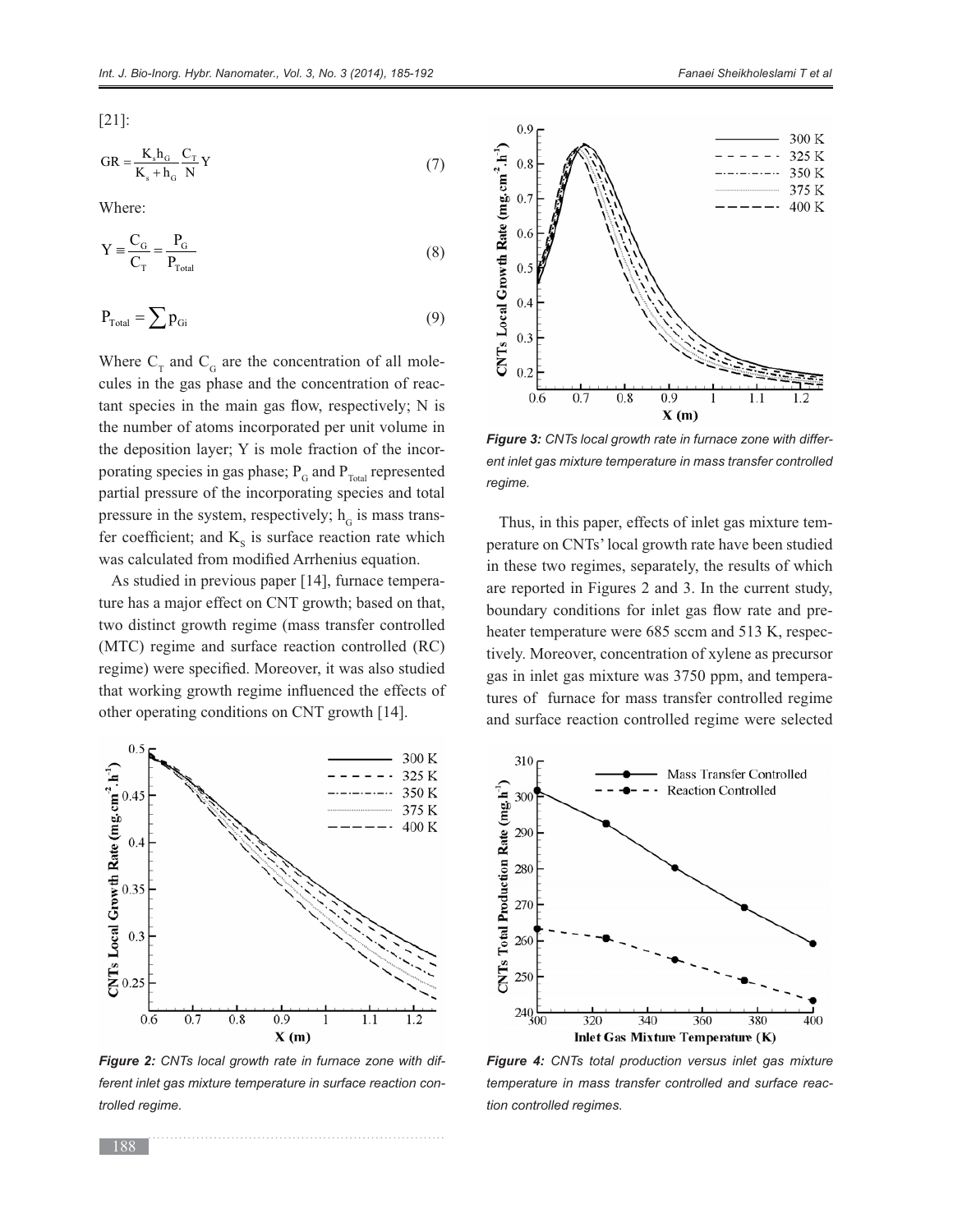

**Figure 5:** Concentration of  $C_{g}H_{10}$  near the surface of the *reactor.*

*(1): with 300 K inlet gas mixture temperature in RC regime (2): with 400 K inlet gas mixture temperature in RC regime (3): with 300 K inlet gas mixture temperature in MTC regime (4): with 400 K inlet gas mixture temperature in MTC regime*

1250 K and 975 K, respectively.

To better investigate the effects of inlet gas mixture temperature, the researchers integrated CNTs' local growth rate along the surface of furnace. The results are presented in Figure 4. As observed, for both of the regimes, increasing of the inlet gas mixture temperature leads to the decrease of CNTs' total production.

As seen in Figures 5 and 6, with increasing inlet gas mixture temperature from 300 K to 400 K, concentration of  $C_8H_{10}$  and  $C_7H_8$  (main carbon sources) decreased in both surface reaction controlled and mass transfer controlled regimes. This happens due to the enhancement of thermal decomposition of these two species to their by-products ( $C_6H_6$  and  $CH_4$ ) (see Table 1). And, because  $C_8H_{10}$  and  $C_7H_8$  had more influence on the amount of carbon deposition (according to Table 2) compared with other carbon sources (because concentrations of  $C_8H_{10}$  and  $C_7H_8$  were much more than  $C_6H_6$  and  $CH_4$  throughout the reactor, and  $\rm C_{8}H_{10}$  and  $\rm C_{7}H_{8}$  released more carbon atoms compared with  $C_6H_6$  and CH<sub>4</sub>). Therefore, this decrease in the concentration of these species led to the decrease of main carbon sources throughout the reactor. And, according to equation (7), reduction of CNTs' production happens as a result of this. As seen in Figure 4,



*Figure 6: Concentration of C<sub>7</sub>H<sub>8</sub> near the surface of the reactor.*

*(1): with 300 K inlet gas mixture temperature in RC regime (2): with 400 K inlet gas mixture temperature in RC regime (3): with 300 K inlet gas mixture temperature in MTC regime (4): with 400 K inlet gas mixture temperature in MTC regime*

the order of CNTs' total production in mass transfer controlled regime is higher than that of the surface reaction controlled regime. This is because mass transfer controlled regime works at higher growth temperature (in this case, it was considered 1250 K) compared with surface reaction controlled regime (in this case, it was considered 975 K). Therefore, this has led to a higher kinetic rate of reactions and, as a result, to higher CNTs' production.

Another important issue is variation of length uniformity of CNTs with different inlet gas mixture temperatures. A criterion for calculating length uniformity is defined as:

$$
LU = \frac{GR_{\text{max}}}{GR_{\text{max}} - GR_{\text{min}}}
$$
 (10)

Thus, as seen in Figure 7, in mass transfer controlled regime, inlet gas mixture temperature had less effect on the CNTs' length uniformity compared with surface reaction controlled regime. As explained before, this is because CNTs' growth rate in reaction controlled regime has higher sensitivity to temperature compared with mass transfer controlled regime. Also, as seen in Figure 7, mass transfer controlled regime had a lower order of length uniformity compared with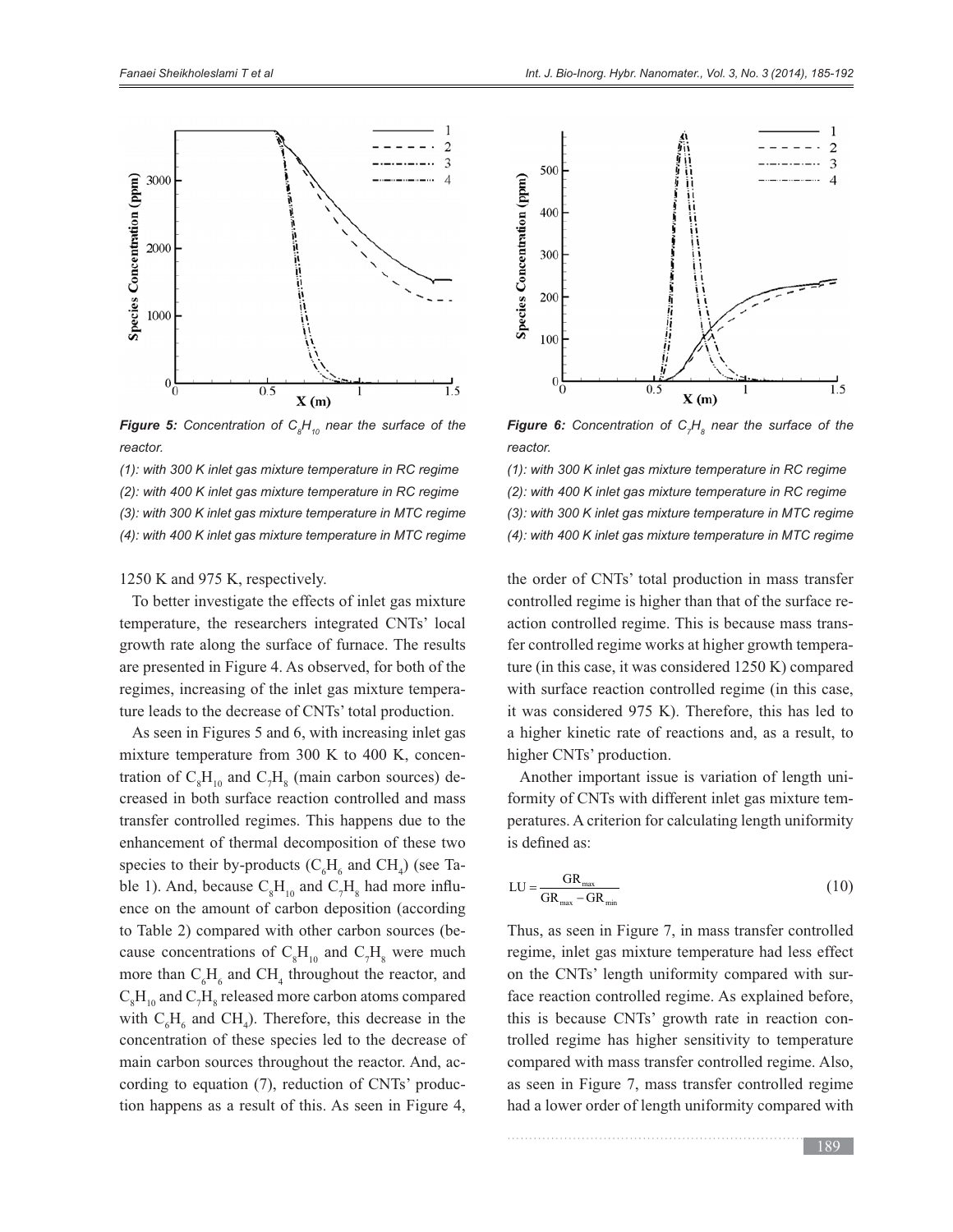

*Figure 7: CNTs length uniformity with various inlet gas mixture temperature in mass transfer controlled and surface reaction controlled regimes.*

reaction controlled regime because of the nature of reactions' behavior in these regimes that was discussed before [14].

Otherwise, inlet gas mixture temperature would influence the effect of furnace temperature on CNT growth. As known, reaction surface controlled regime is distinguished from mass transfer controlled regime by its different characteristics. In surface reaction controlled regime, deposition layer of CNTs has higher length uniformity compared with mass transfer controlled regime. Also, in mass transfer controlled regime, CNT growth has less sensitivity to furnace temperature compared with surface reaction controlled regime [14]. Growing of CNTs in mass transfer controlled regime (higher furnace temperatures) leads to strong film thickness non-uniformity and this can make major restrictions on the configuration of the equipment and the placement of the reaction surfaces. By contrast, when the growing of CNTs occurs in surface reaction controlled regime (lower furnace temperatures), the process is very sensitive to the furnace temperature. However, the mass transfer through the boundary layer is not so important, which leads to fewer restrictions on the gas flow and reaction surface placement. This is a desired characteristic for CNTs' production in industrial scale. However, because this regime works at lower temperatures, produced CNTs



*Figure 8: CNTs length uniformity versus furnace temperature with various inlet gas mixture temperatures.*

may have more structure defect compared with CNTs produced using mass transfer controlled regime [21]. Therefore, as clarified, these two regimes have significant influence on quantity and quality of produced CNTs.

As seen, in Figure 8, for 300 K as inlet gas mixture temperature, changing in CNTs' length uniformity behavior started after 1150 K as furnace temperature; however, by increasing inlet gas mixture temperature to 400 K, this behavior change happens before 1150 K.



*Figure 9: CNTs total production rate versus furnace temperature with various inlet gas mixture temperatures.*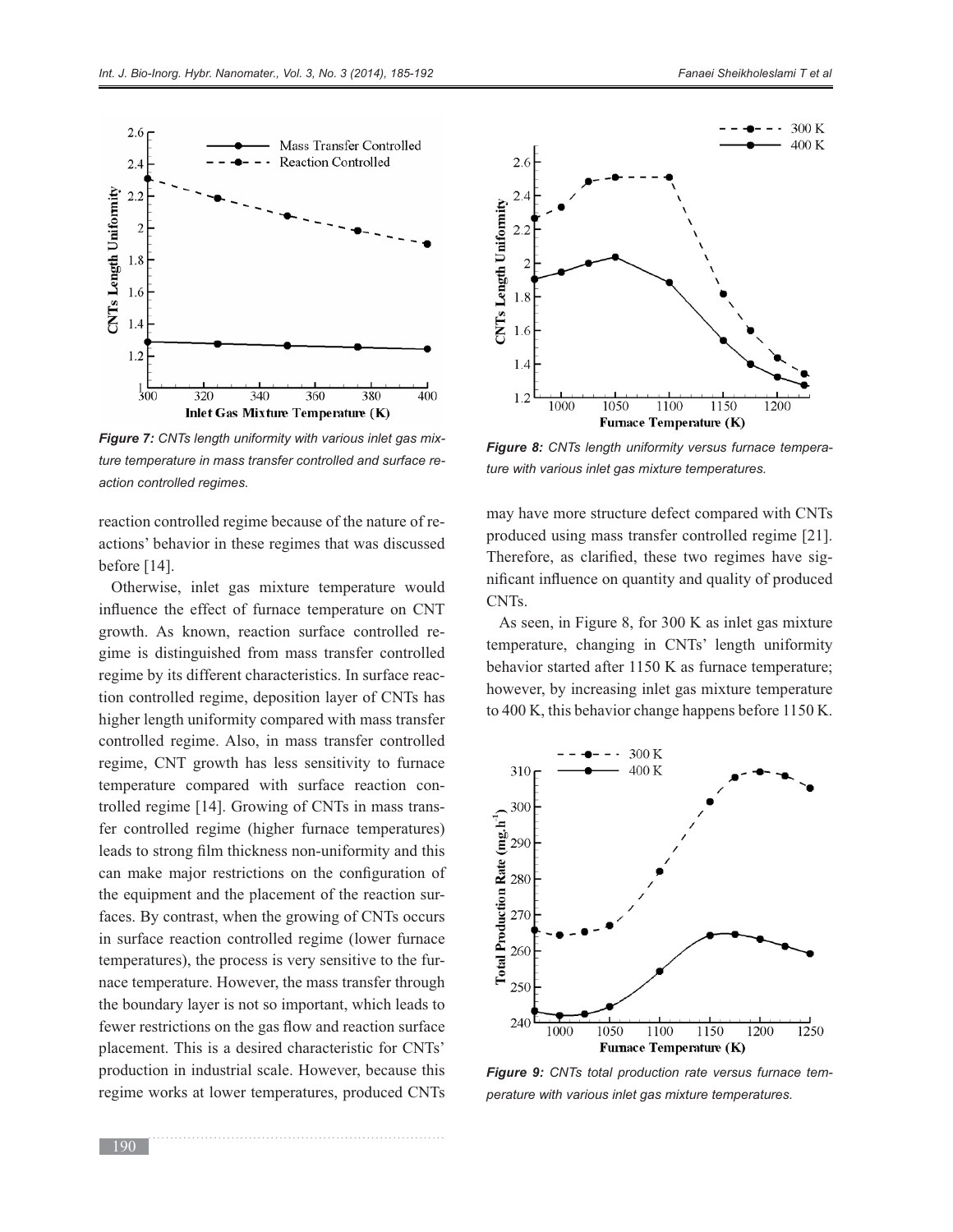This means that increasing the inlet gas mixture temperature leads to extending mass transfer controlled regime to lower temperatures. This result is evident in Figure 9. As can be seen, mass transfer controlled regime that has less sensitivity to furnace temperature happens in lower temperature for 400 K as inlet gas mixture temperature compared with lower inlet gas mixture temperature.

### **4. CONCLUSIONS**

Results of the study showed that increasing inlet gas mixture temperature led to reduction of CNTs' total production in both of the regimes (mass transfer controlled and surface reaction controlled regimes). This is due to the decomposition of main carbon source and decrease of their concentrations throughout the reactor. Also, increasing inlet gas mixture temperature led to degradation of CNTs' length uniformity in surface reaction controlled regime; however, in mass transfer controlled regime, it had not significant effect on length uniformity of CNTs. This is due to the different natures of processes that happen in these two regimes. Also, increasing the inlet gas mixture temperature led to extending mass transfer controlled regime to lower temperatures.

## **REFERENCES**

- 1. Odom T.W., Huang J.L., Kim P., Lieber C.M., Na*ture*, **391** (1998), 62.
- 2. J. Michael, O. Connel, 2006. *Carbon nanotubes properties and applications*, Taylor & Francis, New York, US.
- 3. Lee C.J. et al., *Appl. Phys. Lett.*, **75** (1999), 1721.
- 4. Treacy M.M.J., Ebbesen T.W., Gibson J.M., Na*ture*, **381** (1996), 678.
- 5. Kong J. et al., *Science*, **287** (2000), 622.
- 6. Suehiro J., Zhou, G., Imakiire, H., Ding, W., Hara, M., *Sens. Actuators, B-Chem.*, **108**, (2005), 398.
- 7. A.K. Soodet al., 2011. *Infrared Sensors, Devices, and Applications; and Single Photon Imaging I*I, 815513.
- 8. Thess A. et al., *Science*, **273** (1996), 483.
- 9. Grujicic M., Cao G., Gersten B., *J Mater Sci.*, **38** (8) (2003), 1819.
- 10. Kuwana K., Saito K., *Carbon*, **43** (10) (2005), 2088.
- 11. Zahed B., Fanaei T., Atashi H., *Transport Phenomena in Nano and Micro Scales*, **1** (2013), 38.
- 12. Zahed B., Fanaei T., Behzadmehr A., Atashi H., *Int. J. Bio-Inorg. Hybr. Nanomater.*, **2** (1) (2013), 329.
- 13. Zahed B., Fanaei T., Behzadmehr A., Atashi H., *Transport Phenomena in Nano and Micro Scales*, **2** (2014), 81.
- 14. Grujicic M., Cao G., Gersten B., *Appl. Surf. Sci.*, **199** (1-4) (2002), 90.
- 15. Endo H., Kunawa K., Saito K., Qian D., Andrews R., Grulke E.A., *Chem. Phys. Lett.*, **387** (4-6) (2004), 307.
- 16. Gommes C., Blacher S., Bossuot C.H., Marchot P., Nagy J.B., Pirard J.P., *Carbon*, **42** (8-9), (2004), 1473.
- 17. Ma H., Pan L., Nakayama Y., *Carbon*, **49** (2011), 854.
- 18. Kim H. et al., Nanotechnology, 22 (2011), 95303.
- 19. Benson S.W., Shaw R., *J. Chem. Phys.*, 47 (10) (1967), 4052.
- 20. J.D. Plummer, M.D. Deal, P.B. Griffin, 2000. Sili*con VLSI Technology*, Prentice Hall Inc., NewJersy, US.